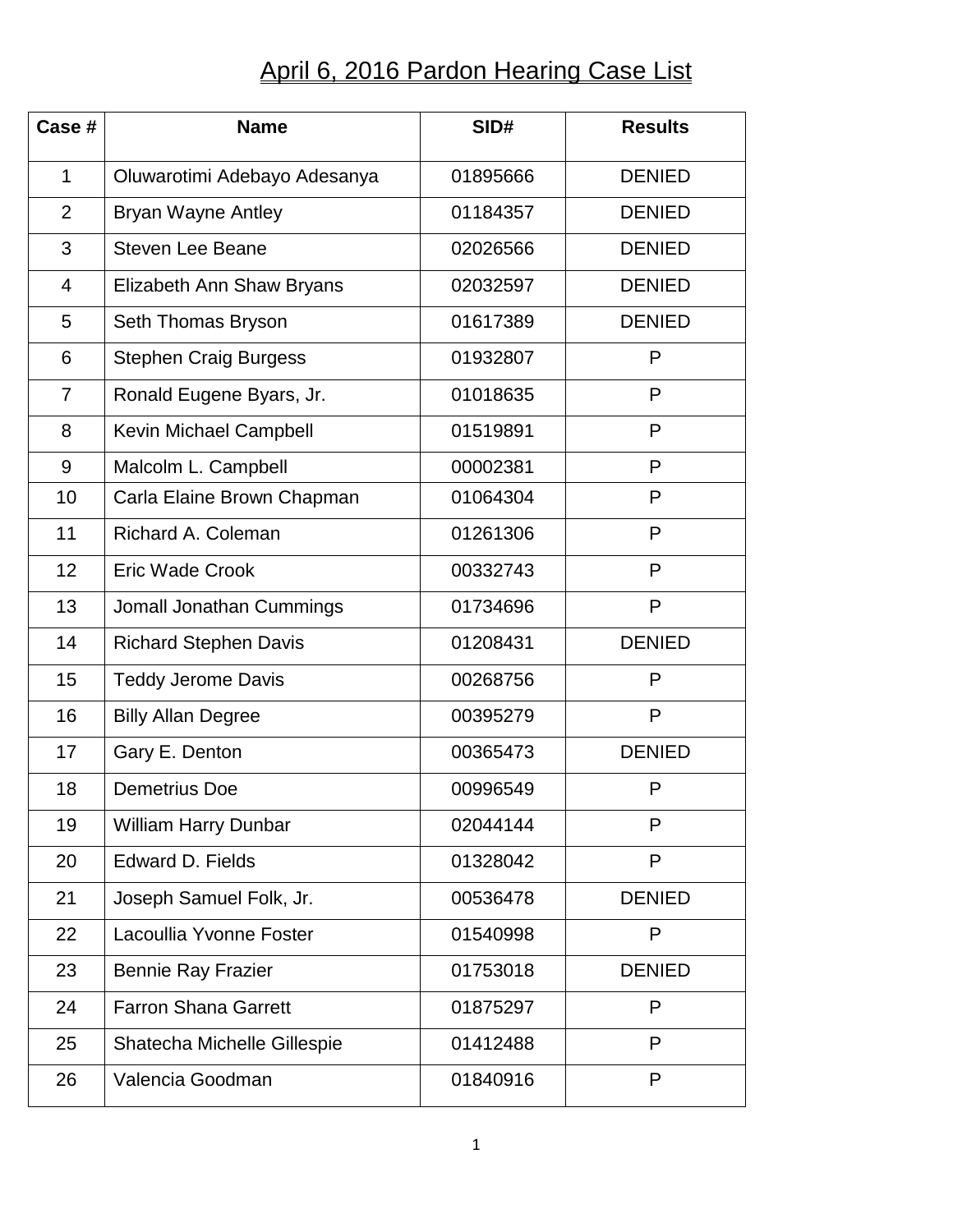## April 6, 2016 Pardon Hearing Case List

| 27 | <b>Gary Martin Gregory</b>    | 00535379 | Reschedule    |
|----|-------------------------------|----------|---------------|
| 28 | <b>Ryan Hulbert</b>           | 01749660 | P             |
| 29 | <b>Darrell Hunter</b>         | 01661654 | <b>DENIED</b> |
| 30 | Aundra Jackson                | 01538310 | <b>DENIED</b> |
| 31 | Michael Thomas Johnson        | 01709770 | <b>DENIED</b> |
| 32 | Benjamin Nathan Kenny         | 1038331  | P             |
| 33 | Lawrence Likita Lynch         | 00989560 | <b>DENIED</b> |
| 34 | Trey DeVaughn Manus           | 00970620 | P             |
| 35 | David Franklin Martin         | 01280551 | P             |
| 36 | Elysa Claire Maunder (Foster) | 01848659 | P             |
| 37 | Kenneth Mayfield              | S0000266 | P             |
| 38 | Kenitre Tasherra McCoy        | 01255538 | P             |
| 39 | <b>Mark Steven McCreight</b>  | 01829608 | <b>DENIED</b> |
| 40 | Jerry McGowan                 | 00513671 | P             |
| 41 | <b>Robert Steven McLeod</b>   | 01249897 | P             |
| 42 | Niki Renee' McNeely           | 01268171 | <b>DENIED</b> |
| 43 | Darcy Ann Meade               | 02106217 | <b>DENIED</b> |
| 44 | <b>John Buford Mitchell</b>   | 00494091 | P             |
| 45 | <b>Wendall Durand Moody</b>   | 00742484 | <b>DENIED</b> |
| 46 | <b>Marcus Newton</b>          | 02110089 | <b>DENIED</b> |
| 47 | Dwan Lorenzo Peay             | 00742645 | P             |
| 48 | <b>Kevin Travis Porter</b>    | 02136581 | <b>DENIED</b> |
| 49 | Robert Edward Reed, Jr.       | 00109021 | <b>DENIED</b> |
| 50 | <b>Marvin Richardson</b>      | 00614977 | P             |
| 51 | Tacara R. Robinson            | 01436508 | P             |
| 52 | Angela Rae Rossi (Smith)      | 01360101 | P             |
| 53 | Sue Ellen Sanders (Willis)    | 01317764 | <b>DENIED</b> |